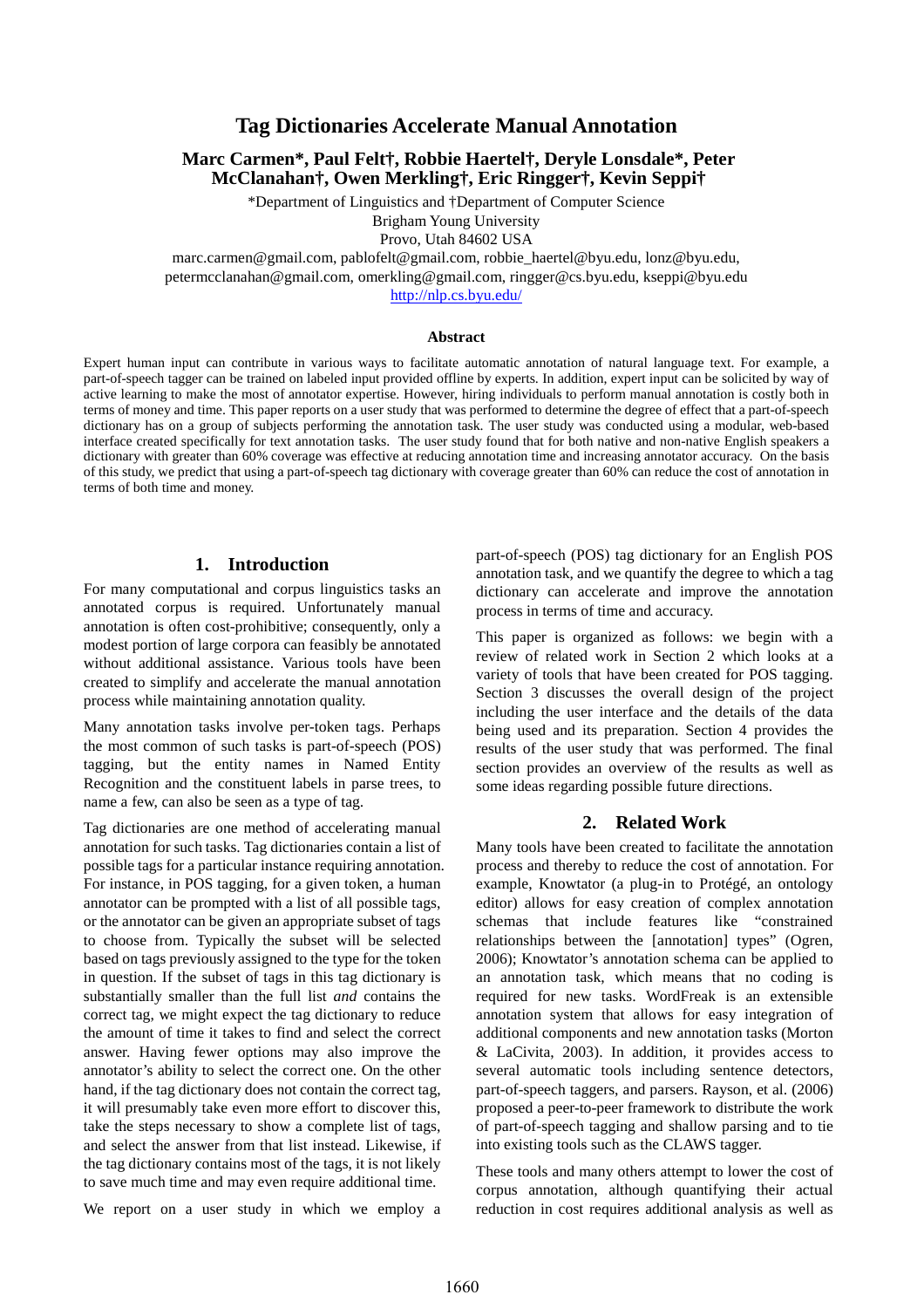

Figure 1. Interface used for POS tagging. The first five words have been tagged and the selected tag is shown below. This is an example where a dictionary is suggesting possible tags.

user studies. Some user studies have reported improvements in either time or accuracy during the annotation process. Ringger, et al. (2008) conducted a user study which allowed the authors to derive a model of the time (and therefore cost) required for English POS annotation with the aid of active learning. The authors presented linear cost models for both word-at-a-time and sentence-at-a-time active learning-based annotation. Palmer, Moon, and Baldridge (2009) conducted a user study involving automatic pre-annotation and active learning with both an expert and non-expert annotating the Uspanteko language with inter-linear glosses. They found that machine labeling and active learning can increase the accuracy of human annotators but that the degree to which they increase the accuracy is related to the experience of the annotator. Culotta et al. (2005) measure the cost of annotation in terms of the number of required user actions to fix an annotation in a user interface incorporating automatic pre-annotation. To our knowledge, no study has been conducted on the effectiveness of tag dictionaries in reducing annotation costs.

# **3. Experimental Design**

The purpose of the study documented in the present work is to quantify the effectiveness of tag dictionaries on improving accuracy and reducing annotation time. In order to do so, we employ a user study which measures annotation time and accuracy in a part-of-speech tagging task both with and without tag dictionaries. Since the results are highly influenced by the user interface, the data, and the participants, we detail each of these in turn.

## **3.1 User Interface**

The user study was built using an annotation framework of our own design called CCASH (Cost Conscious Annotation Supervised by Humans; Felt et al., 2010). As documented elsewhere in this proceedings, CCASH is a web-based annotation tool that facilitates corpus annotation with cost reduction in mind. Built using the Google Web Toolkit (GWT), Hibernate, and MySQL, CCASH provides annotators with a browser-based annotation client. Depending on its configuration, the tool allows for straight-forward manual annotation, annotation using suggestions from a tag dictionary, automatic pre-annotation using machine-learned models, and/or sample selection using an active learning algorithm. To maximize the efficiency of annotators, both keyboard and mouse interaction options are available, and the interface was designed for streamlined interaction involving a minimal number of mouse clicks.

In the study reported here, CCASH was used to measure the ability of a POS tag dictionary to improve the annotation process with regard to both the speed and accuracy of annotation. For every token, the CCASH interface presents a list of tag options contained in the tag dictionary (e.g., see Figure 1). For those tokens not covered by the current tag dictionary, all possible tags are listed. If a dictionary contains a sufficiently complete tag inventory for a given token, the limited options for that token make the choice potentially easier for the annotator. If a dictionary entry is missing from the list, the annotator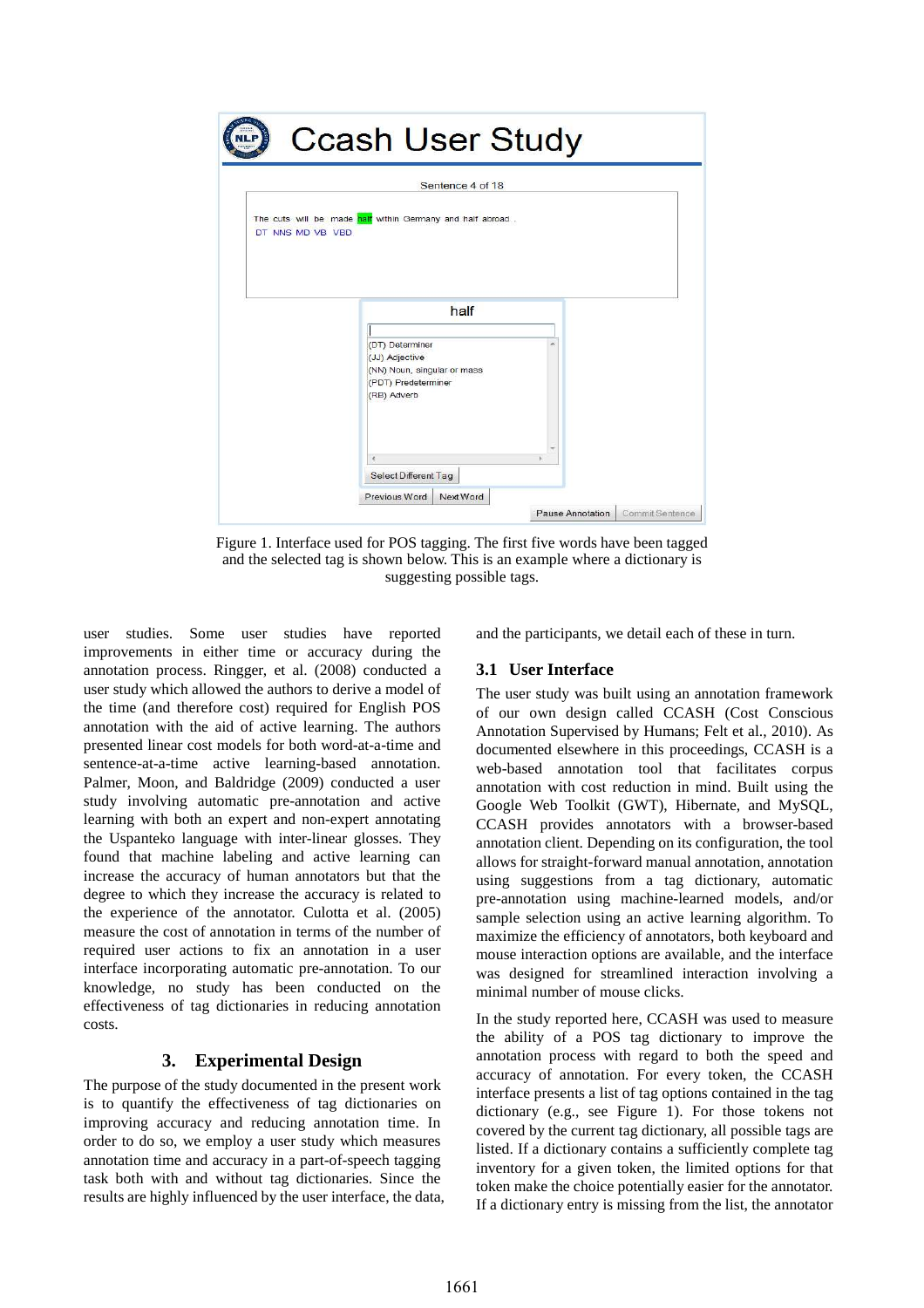```
<entrv>
    <word> in </word>
    <tags><tag> IN </tag>
        <tag> RP </tag>
        <tag> RB </tag>
        <tag> FW </tag>
    </tags>
</entry>
```
Figure 2. Example tag dictionary entry for the word 'in'

can add that option to the dictionary. The trade-off is that although a dictionary has the potential to accelerate annotation, an incomplete dictionary may require additional effort to augment. This is particularly the case in our user interface since the user must click a button (labeled "Select Different Tag" in Figure 1) and choose from a second list when the option was not in the original. We also note the potential for tag dictionaries to affect accuracy: a complacent annotator may choose an option simply because it is the best in the list rather than considering the full range of options. On the other hand, the limited list may help the annotator reduce the range of options and choose the correct tag.

## **3.2 Data**

Our data comes from the Wall Street Journal section of the Penn Treebank (Marcus et al, 1994). We present sentences from the Treebank to the users, but we also use the Treebank to construct our tag dictionaries. The scenario for the study involves a human annotator tagging text and simulating the addition of entries to the tag dictionary as needed (in the study, these additions do not persist to future word tokens). In a real annotation task, the content of a tag dictionary will lie on a spectrum from an empty tag dictionary, a partial tag dictionary, up to a complete tag dictionary. We assume that tag dictionaries consist of all tags previously assigned to the current word type. Therefore, the tag dictionary for a given type evolves during the annotation process. This study snapshots various stages of the annotation process over a large corpus in order to assess at what point of coverage the dictionary can actually help.

The sentences in this study (18 in all) were randomly selected from the Penn Treebank such that sentences were of three lengths: short (12 tokens), medium (23 tokens), and long (36 tokens); 6 sentences were selected per length bucket. For each sentence, POS tag dictionaries were constructed such that they contained tags for approximately 20%, 40%, 60%, 80%, or 100% of the tokens in order to simulate the coverage of the dictionaries at various stages of annotation. The dictionary coverage level is determined using the following simple formula:

$$
coverage = \frac{\text{# of tokens with at least one entry}}{\text{# of tokens in the sentence}}
$$

Note that 100% coverage level does not imply a complete tag dictionary, simply that all tokens have at least one entry. Figure 2 shows an example of an entry for the word "in" in a tag dictionary with 80% coverage. The tag entries in this example, as in the rest of the study, are listed in the order in which they first occur in the shuffled corpus.

Dictionaries were created automatically offline in order to achieve a desired coverage level. Creating tag dictionaries involved mimicking a realistic annotation process in which tag dictionaries grow over time when new entries are added. An additional advantage of this approach besides creating realistic dictionaries is that more common words (including function words) have at least one tag entry in each of the dictionaries. Each dictionary was created by first removing the tutorial and user study sentences from the Penn Treebank dataset. Then the dataset was randomly shuffled and split into training and held-out sets of equal size. A base dictionary for each coverage level was created by adding each word of every sentence in the training set and its annotation until the average coverage for a dictionary on the entire held-out dataset reached the desired coverage level (20%, 40%, 60%, or 80%). Once a base dictionary was created, a dictionary for each of the 18 user study sentences and each coverage level was created as follows: starting with the base dictionary for a given coverage level, tagged words from sentences in the training set were either added or removed in order, starting from the last sentence used to create the base dictionary. The process was stopped when the difference between the actual coverage level for that dictionary and the target coverage level was a minimum. The method produced tag dictionaries whose actual coverage levels are within 2.12% (absolute) of the specified coverage level on average.

Participants were presented the same sentences in the same order, this order having been pre-established randomly. However, the coverage level of the dictionary was randomized for each sentence presented to the participant, under the constraint that a given user be assigned a unique coverage level for each of the 6 sentences in every length bucket. This method ensured that each sentence was annotated at a maximum number of distinct coverage levels by different participants. Using this method, it was possible that a user would be presented with a sentence with a high coverage dictionary immediately followed by a sentence with lower coverage. Unfortunately, this process does not properly mimic the evolution of tag dictionaries in a real annotation task, but it does allow us to discriminate the effects of coverage level from sentence order on time and accuracy.

Before beginning the study, participants were presented with a tutorial consisting of four randomly selected sentences. This helped mitigate the potential effects of the human learning curve and, in addition, it helped familiarize the participants with the user interface and the Penn Treebank tag set. Each participant was provided with a one-sheet table of the tags including a list of examples for each tag. During the tutorial each participant was asked to annotate the same set of sentences and was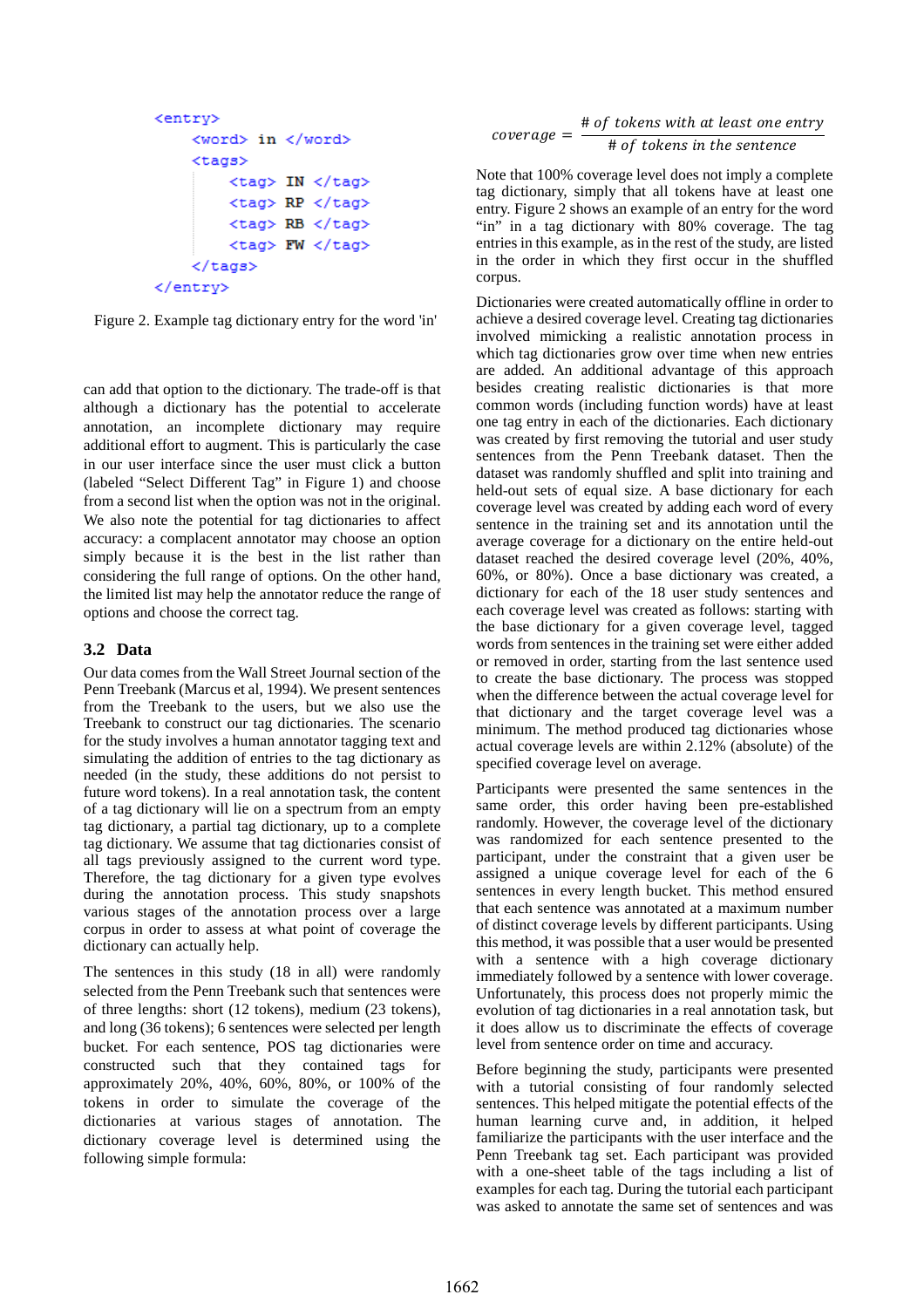provided the same tag dictionary coverage for each tutorial sentence. After annotating each sentence and submitting their annotations, the participants were shown the correct annotations and given visual feedback about which annotations were correct and which were not. The participants were not allowed to move past a tutorial

118.43 minutes to complete the study, with an average of 42.63 minutes. On average, the non-native speakers took approximately 20 minutes longer than the native speakers to complete the study.

The most important results from this study concern the sentence-level statistics for each length of sentence and

|        |                  |            | <b>Time</b> |      |            |       |      | <b>Accuracy</b> |      |      |       |      |
|--------|------------------|------------|-------------|------|------------|-------|------|-----------------|------|------|-------|------|
| Length | Coverage         | <b>Num</b> | Min         | Mean | <b>Max</b> | p-val | Perm | Min             | Mean | Max  | p-val | Perm |
| 12     | <b>Full Dict</b> | 31         | 54          | 106  | 174        | 0.50  | 1.00 | 0.50            | 0.80 | 1.00 | 0.50  | 1.00 |
|        | 20               | 31         | 48          | 136  | 238        | 0.79  | 0.41 | 0.58            | 0.81 | 1.00 | 0.43  | 0.87 |
|        | 40               | 33         | 39          | 94   | 204        | 0.35  | 0.71 | 0.50            | 0.83 | 1.00 | 0.21  | 0.40 |
|        | 60               | 29         | 40          | 100  | 139        | 0.01  | 0.02 | 0.67            | 0.83 | 1.00 | 0.18  | 0.37 |
|        | 80               | 32         | 30          | 94   | 204        | 0.24  | 0.49 | 0.75            | 0.86 | 1.00 | 0.00  | 0.01 |
|        | 100              | 31         | 26          | 85   | 133        | 0.00  | 0.01 | 0.75            | 0.86 | 1.00 | 0.01  | 0.01 |
| 23     | <b>Full Dict</b> | 27         | 64          | 258  | 264        | 0.50  | 1.00 | 0.70            | 0.87 | 1.00 | 0.50  | 1.00 |
|        | 20               | 31         | 88          | 191  | 309        | 0.86  | 0.31 | 0.70            | 0.86 | 0.96 | 0.76  | 0.50 |
|        | 40               | 29         | 88          | 191  | 253        | 0.22  | 0.44 | 0.74            | 0.88 | 1.00 | 0.30  | 0.62 |
|        | 60               | 30         | 66          | 160  | 257        | 0.07  | 0.17 | 0.83            | 0.87 | 0.96 | 0.08  | 0.18 |
|        | 80               | 30         | 54          | 130  | 225        | 0.00  | 0.00 | 0.83            | 0.89 | 0.96 | 0.01  | 0.03 |
|        | 100              | 31         | 52          | 121  | 202        | 0.00  | 0.00 | 0.83            | 0.90 | 1.00 | 0.06  | 0.13 |
| 36     | <b>Full Dict</b> | 33         | 121         | 265  | 533        | 0.50  | 1.00 | 0.75            | 0.88 | 1.00 | 0.50  | 1.00 |
|        | 20               | 32         | 113         | 248  | 465        | 0.15  | 0.32 | 0.72            | 0.87 | 0.97 | 0.71  | 0.57 |
|        | 40               | 32         | 93          | 282  | 577        | 0.32  | 0.65 | 0.75            | 0.90 | 1.00 | 0.16  | 0.33 |
|        | 60               | 30         | 82          | 219  | 353        | 0.00  | 0.00 | 0.81            | 0.92 | 0.97 | 0.00  | 0.00 |
|        | 80               | 28         | 85          | 204  | 310        | 0.00  | 0.00 | 0.81            | 0.93 | 1.00 | 0.00  | 0.00 |
|        | 100              | 31         | 90          | 191  | 318        | 0.00  | 0.00 | 0.78            | 0.93 | 1.00 | 0.00  | 0.00 |

Figure 3. Results of t-test and permutation test. The "Num" column indicates the number of data points available for the condition. "Perm" is analagous to p-val, but for the permutation test. Significant (at confidence level 90% or higher) results are highlighted.

sentence until they had correctly annotated at least all but one of the tokens in the sentence.

Thirty-three subjects participated in this user study. Subjects were first-year linguistics graduate students in a required syntax and morphology course. Responses to a questionnaire at the end of the study indicate that twenty-three of the participants are native English speakers, and over 50% of the students had taken one or fewer previous courses that cover POS tagging. In addition, when asked about their tagging proficiency, over 50% of the participants rated themselves with a 1 (lowest proficiency) or 2 out of 5 (highest). They were given an assignment by the instructor and were told that credit would be given based only on completion of the study and whether or not the results indicated that the participant had taken the study seriously: participants were told that both accuracy and time were important for the study.

### **4. Results**

On average the participants performed the annotation task with 88.73% accuracy. The lowest accuracy score was 80.52%, and the highest accuracy score was 93.90% for the study. The non-native English speakers scored an average of 88.02% compared to the native speakers' 88.96%. The participants required from 22.76 minutes to coverage level. Our study was designed under the hypothesis that tag dictionaries can accelerate annotation and make it more accurate compared to always presenting the user with all tags. Consequently, the null hypothesis is that having no dictionary (i.e., presenting the user with every tag) has the same effect on time and accuracy as having a tag dictionary. The time and accuracy for each sentence is analyzed using a *t*-test and permutation test (Menke & Martinez, 2004).

As a general trend, we see that the minimum and mean accuracy improve with increasing coverage level. Similarly, the minimum and mean time decrease with increasing coverage level. The accuracy also tends to be higher for longer sentences at the same coverage level. Though not with statistical significance, dictionaries with coverage levels of 20% tend to be worse than using the full dictionary. Low coverage dictionaries tend to have fewer entries and are therefore less likely to contain the correct tag. We suspect that the users trust these suggestions enough that they occasionally prefer the suggestions in the tag dictionary even though the correct answer is not present.

A similar trend exists for time, namely, that for dictionaries of 20% and 40% coverage level, the minimum, mean, and maximum times are greater than